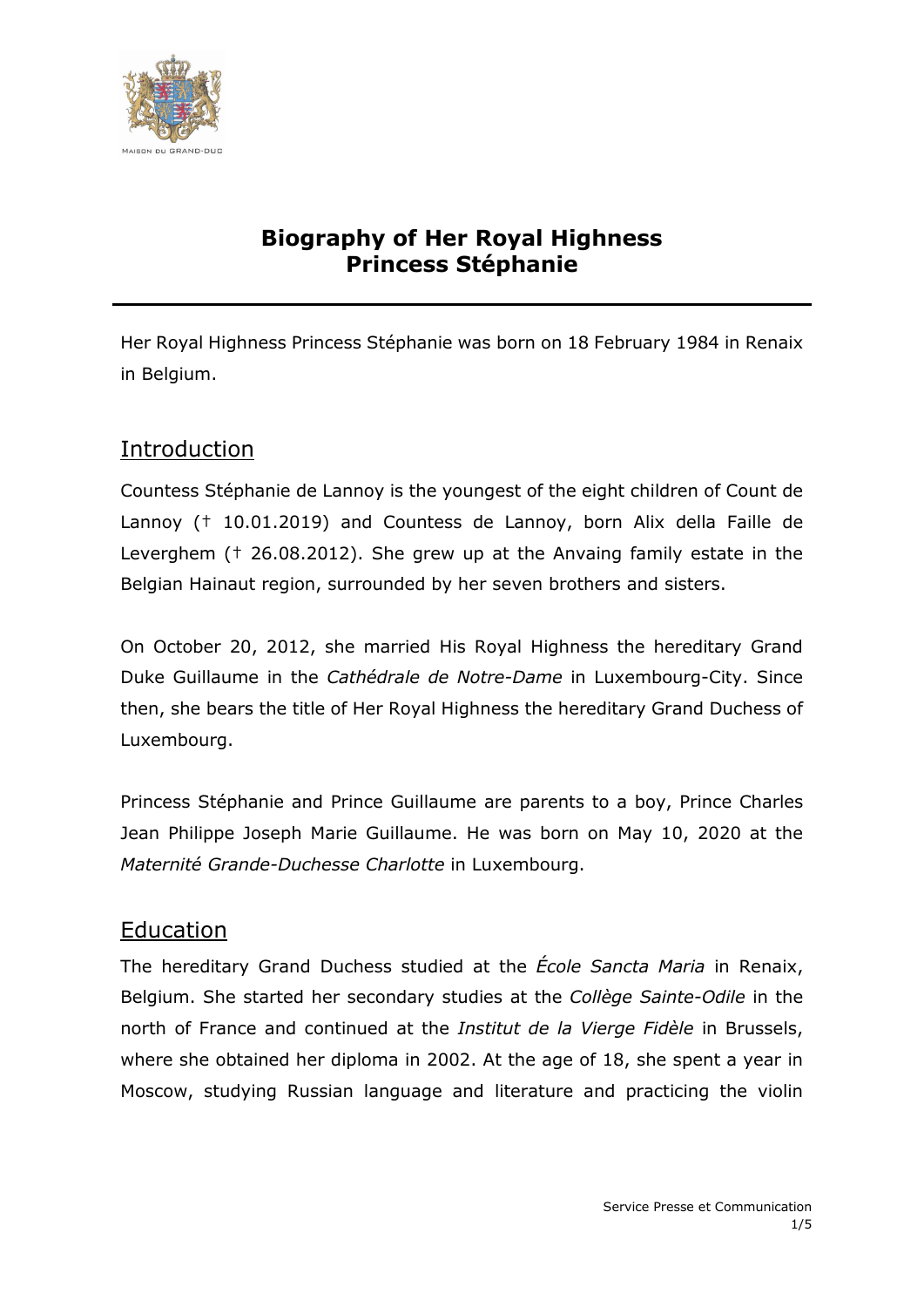

assiduously. In addition to her mother tongue, French, Princess Stéphanie is fluent in Luxembourgish, German and English.

Princess Stéphanie graduated with grande distinction in Germanic Philology from the *Université Catholique* of Louvain. She finished her thesis about the influence of German romanticism on Russian romanticism based on the case studies of E.T.A. Hoffmann and Pushkin during her stay at the *Humboldt Universität* in Berlin. She decided to stay in Berlin and subsequently completed an internship at the *Agence wallone à l'Exportation* before working for an investment company.

Later on, during the couple's stay in London in 2018 and 2019, Her Royal Princess Stéphanie trained in art history at Sotheby's Institute.

#### Official activities and High Patronages

Princess Stéphanie chooses to carry out most activities together with Prince Guillaume, which shows the close bond that they share. During official activities, such as the National Day celebrations, New Year's Audiences or State visits, Princess Stéphanie fulfils her representation duties with ease and spontaneity. During the countless economic missions chaired by the hereditary Grand Duke and led by the Minister of Economy, Princess Stéphanie is usually at his side, whether they are in Europe, Africa, Asia, or the United States.

She also attends numerous commemorations with her husband. She often joins Prince Guillaume in his activities on company anniversaries and visits to associations of which he is the Patron.

Since her marriage, Princess Stéphanie has been one of the four administrators of the *Fondation du Grand-Duc et de la Grande-Duchesse*.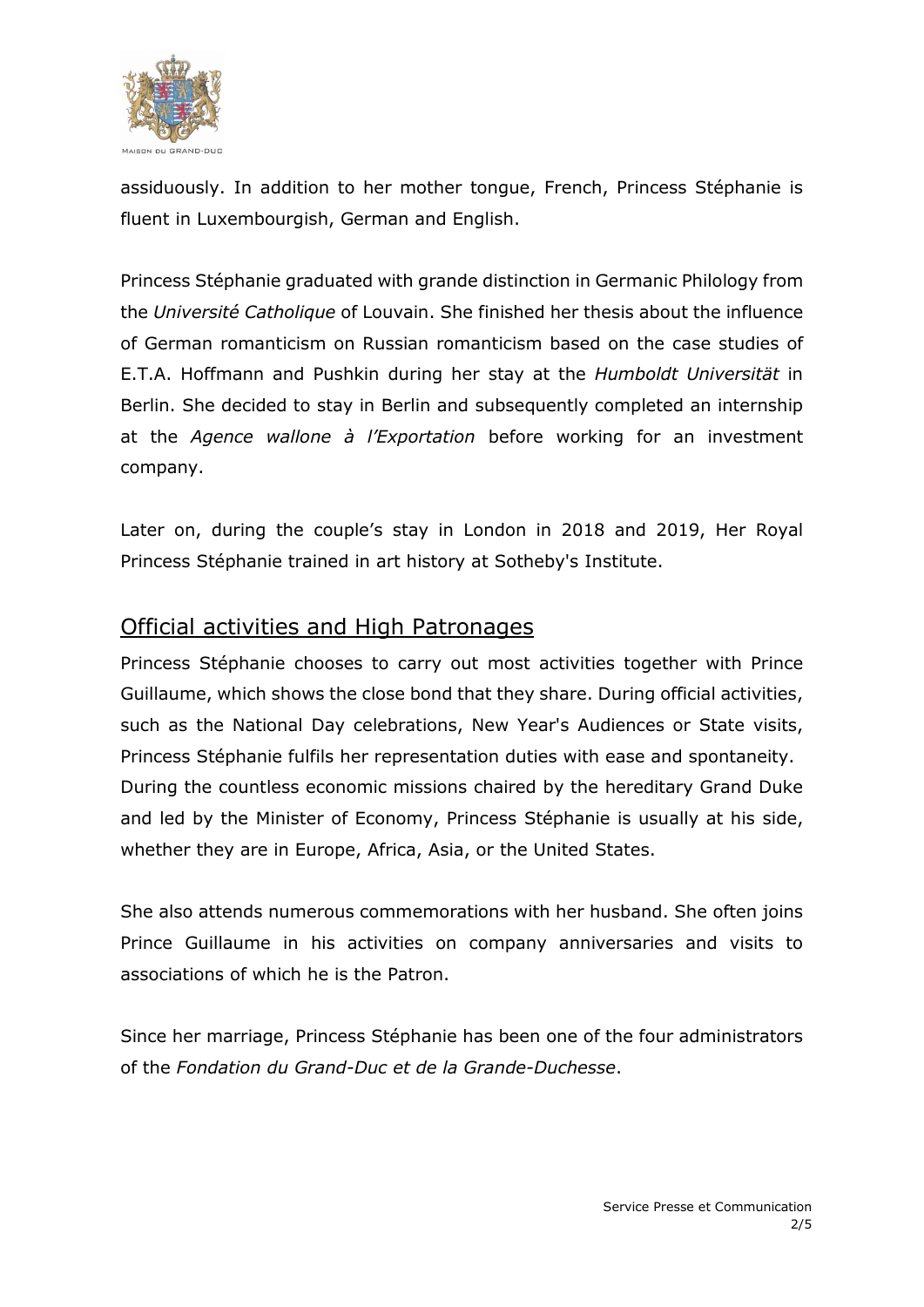

More recently, Her Royal Highness also granted her High Patronage to *Blëtz a.s.b.l.*, a Luxembourgish association that aims to help people who have suffered a stroke. Taking on this High Patronage had a special meaning for her, as both of her parents had been struck by this disease. Her commitment to this association had led her to support its activities launched for World Stroke Day and to attend conferences, such as the Stroke Occupational Therapy Conference in 2018, to learn more about treatment possibilities. Princess Stéphanie takes an interest in the issues of an increase in loneliness in our societies, particularly among the elderly.

Because of her interest in the latest technological advances, she granted her High Patronage to the Scienteens Lab, founded by the Luxembourg Centre for Systems Biomedicine (LSCB), in 2014. This is the first research laboratory that welcomes high school students in order to stimulate their interest in science. Her Royal Highness also closely follows the progress of organic farming. She is particularly interested in improving production systems in order to generate smaller ecological footprints. Thus, together with Prince Guillaume, she regularly visits local organic farmers and participates in academic sessions on the subject.

# Her commitment to the arts

The Princess is also passionate about art and supporting artisans. When she arrived in Luxembourg, she discovered an exceptional local savoir-faire, which had hitherto sometimes been underappreciated. She made it her mission to support and help showcase local artists and craftsmen. The Princess enjoys meeting artists and having the opportunity to learn more about their creative ideas and processes. She also promotes Luxembourgish art both nationally and internationally.

She is passionate about arts and crafts, both classical and contemporary. Among the forms of artistic expression, she is particularly fascinated by pictorial and decorative art, photography and handcrafted works of art. Thus, Princess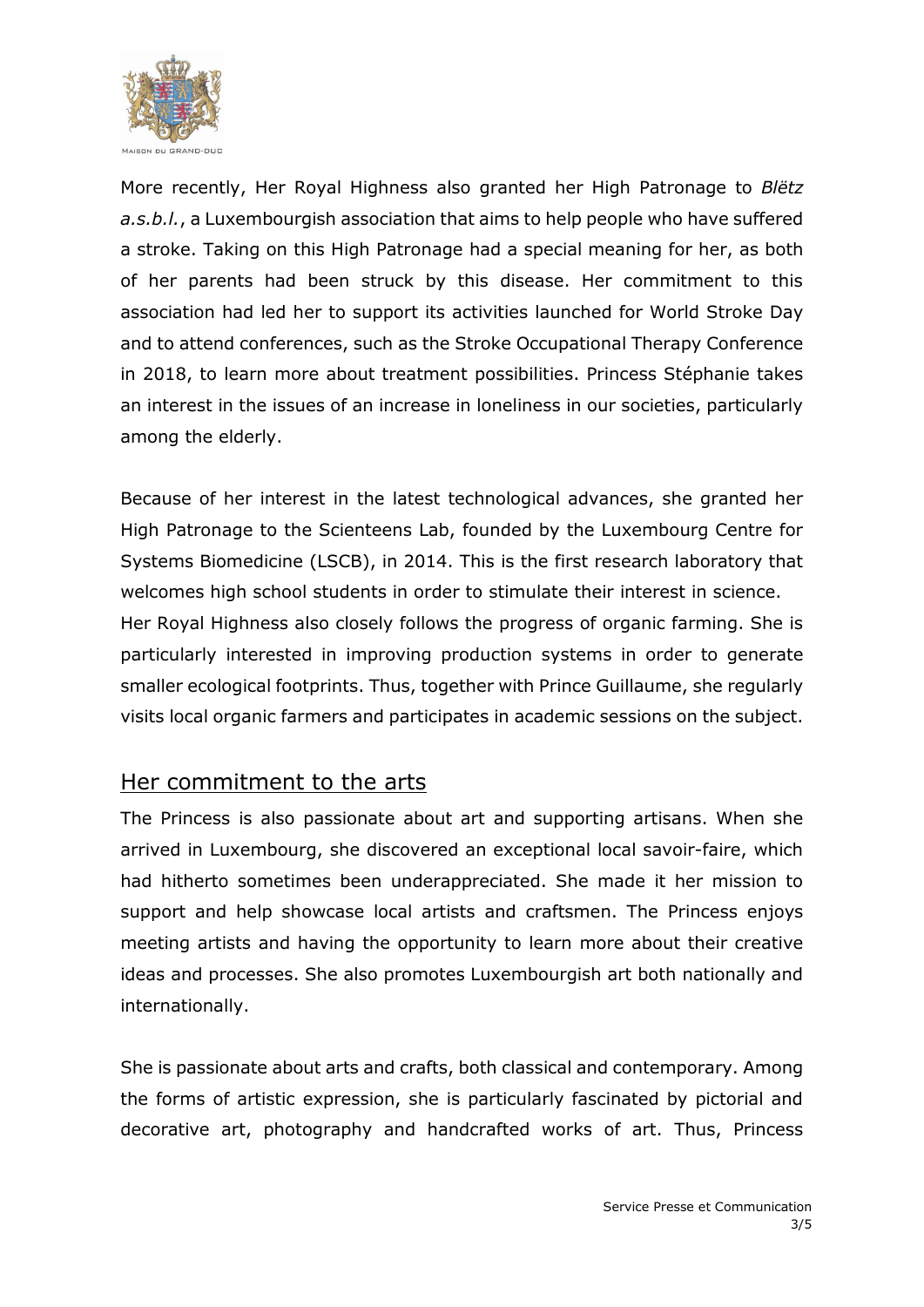

Stéphanie granted her High Patronage to the association *Les Amis des Musées d'art et d'histoire* du Luxembourg in 2013 and regularly participates in the *Midis de l'Art* organised by the association.

In 2016, she became Chair of the Board of Directors of the *Fondation Musée d'Art Moderne Grand-Duc Jean* (MUDAM). At the end of her mandate, she accepted the position of Honorary President in 2021 and is proud to remain closely linked to the MUDAM.

Having noticed a decline in interest and a loss of expertise in craftsmanship in Europe and Luxembourg, Princess Stéphanie and Prince Guillaume organised an exhibition in 2016 highlighting the Luxembourg arts and crafts sector. As it was such a resounding success, they decided to create the association *De Mains de Maîtres Luxembourg* the following year. The association's mission is to support artists and craftsmen: in addition to a biennial exhibition in Luxembourg, it organises exhibitions abroad, distributes scholarships and sets up pop-up shops, etc. The aim is to support people already active in the field as well as to motivate young people to follow their dreams of being an artist.

As part of her commitment to promoting the arts, the Princess has also given her High Patronage to the *Lëtz'Arles* association, which supports Luxembourgish photographers to exhibit their works at the annual *Rencontres de la photographie* in Arles.

# Other interests and hobbies

The hereditary Grand Duchess has always had a keen interest in classical music. She was encouraged from an early age by her parents to study music. She learned to play first the piano and then the violin. As a teenager, she developed a passion for reading and she studied different foreign languages, which allowed her to discover classical authors in their native language.